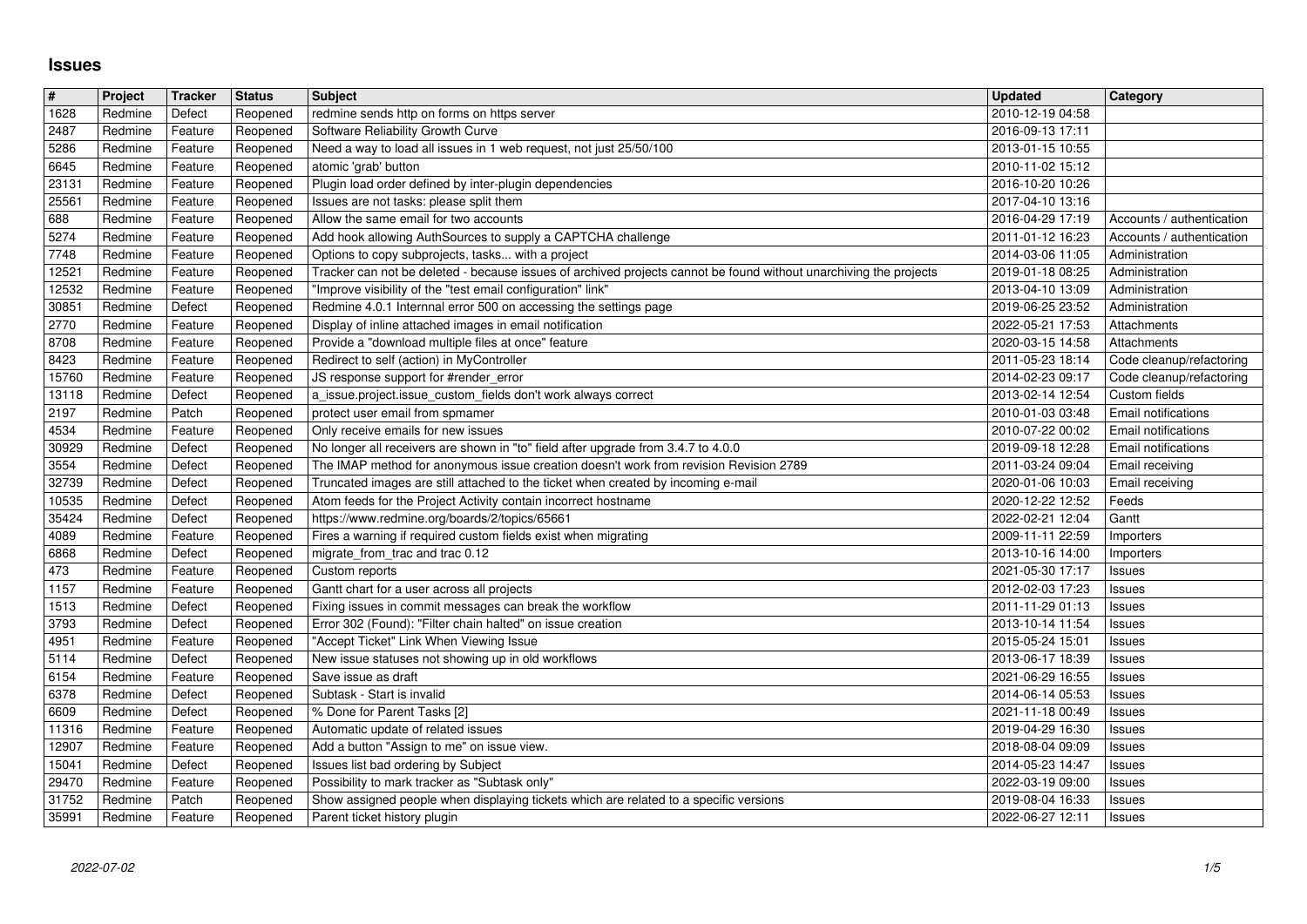| $\overline{\mathbf{H}}$ | Project            | Tracker            | <b>Status</b>        | <b>Subject</b>                                                                                                                                       | <b>Updated</b>                       | Category                                 |
|-------------------------|--------------------|--------------------|----------------------|------------------------------------------------------------------------------------------------------------------------------------------------------|--------------------------------------|------------------------------------------|
| 7867                    | Redmine            | Feature            | Reopened             | Author group filtering                                                                                                                               | 2020-10-25 08:12                     | Issues filter                            |
| 15327<br>15578          | Redmine<br>Redmine | Defect<br>Feature  | Reopened<br>Reopened | move issue(s) disappeared / not functional<br>Bulk update Start/End Date with different dates for each issue                                         | 2013-12-01 05:05<br>2013-12-13 18:51 | Issues permissions<br>Issues planning    |
| 2414                    | Redmine            | Defect             | Reopened             | 'Add News Button' in 'Add news'                                                                                                                      | 2021-05-25 11:39                     | <b>News</b>                              |
| 9693                    | Redmine            | Feature            | Reopened             | support external url images in PDF                                                                                                                   | 2021-09-03 06:34                     | PDF export                               |
| 23318                   | Redmine            | Defect             | Reopened             | #lock_nested_set very slow on mysql with thousands of subtasks                                                                                       | 2017-05-18 08:33                     | Performance                              |
| 7217<br>5932            | Redmine<br>Redmine | Defect<br>Defect   | Reopened<br>Reopened | Access to SVN Repository of subproject is not allowed if repo belongs to parent project<br>hook for :view_repositories_show_contextual is incomplete | 2011-01-03 21:15<br>2010-07-25 03:19 | Permissions and roles<br>Plugin API      |
| 24007                   | Redmine            | Patch              | Reopened             | Change plugins directory through the configuration.yml file                                                                                          | 2017-06-17 12:41                     | Plugin API                               |
| 26139                   | Redmine            | Patch              | Reopened             | Follow Gemfile's plugin loader as #24007                                                                                                             | 2017-06-18 13:57                     | Plugin API                               |
| 617                     | Redmine            | Feature            | Reopened             | wiki: thoughts of WYSIWYG                                                                                                                            | 2013-12-03 10:47                     | <b>Plugin Request</b>                    |
| 23579<br>8951           | Redmine<br>Redmine | Feature<br>Defect  | Reopened<br>Reopened | Screenshot Button<br>404 w/ POST /issues.json (Filter chain halted as [:find_project] rendered_or_redirect)                                          | 2016-08-15 08:32<br>2017-01-07 08:27 | <b>Plugin Request</b><br><b>REST API</b> |
| 17469                   | Redmine            | Feature            | Reopened             | Add percentage done of project's version to Version#index API response                                                                               | 2015-03-26 07:23                     | <b>REST API</b>                          |
| 12814                   | Redmine            | Feature            | Reopened             | Ability to specify target version sort order                                                                                                         | 2013-03-27 21:39                     | Roadmap                                  |
| 339                     | Redmine<br>Redmine | Feature            | Reopened             | perforce SCM support<br>Tab Width                                                                                                                    | 2022-05-13 19:52                     | <b>SCM</b><br><b>SCM</b>                 |
| 1689<br>3575            | Redmine            | Feature<br>Feature | Reopened<br>Reopened | Diff with older revision                                                                                                                             | 2015-02-17 06:57<br>2009-08-26 11:23 | <b>SCM</b>                               |
| 3988                    | Redmine            | Feature            | Reopened             | Show diff in revision page                                                                                                                           | 2013-08-19 23:56                     | <b>SCM</b>                               |
| 7572                    | Redmine            | Defect             | Reopened             | Commit driven state setting not changable                                                                                                            | 2011-02-09 14:27                     | <b>SCM</b>                               |
| 7699<br>8915            | Redmine<br>Redmine | Defect<br>Feature  | Reopened             | Subversion: 500 Internal Server Error when browsing a repository<br>Use *.exe (e.g. hg.exe) for SCM command on Windows                               | 2013-10-22 22:55<br>2011-11-12 01:21 | <b>SCM</b><br>SCM                        |
| 10514                   | Redmine            | Feature            | Reopened<br>Reopened | Follow file rename/move on repository file history (git)                                                                                             | 2012-03-21 23:31                     | <b>SCM</b>                               |
| 11752                   | Redmine            | Defect             | Reopened             | Internal error when view the diff when using the redmine with git                                                                                    | 2012-10-29 10:02                     | <b>SCM</b>                               |
| 29416                   | Redmine            | Defect             | Reopened             | Do not show Git revisions                                                                                                                            | 2021-04-21 23:02                     | <b>SCM</b>                               |
| 35138<br>21697          | Redmine<br>Redmine | Feature<br>Feature | Reopened<br>Reopened | Allow Version custom fields to be searchable<br>Set secure flag of the session cookie depending on original request                                  | 2021-05-13 10:45<br>2017-11-30 16:55 | Search engine<br>Security                |
| 6376                    | Redmine            | Defect             | Reopened             | Turning off textile inline with '==' doesn't work.                                                                                                   | 2013-04-09 17:24                     | Text formatting                          |
| 6969                    | Redmine            | Defect             | Reopened             | Less-than sign in issue description and comments are not escaped                                                                                     | 2020-10-28 02:21                     | Text formatting                          |
| 7568                    | Redmine            | Defect             | Reopened             | Long combination of characters without spaces goes beyond the edge of the window                                                                     | 2012-06-10 22:42                     | Text formatting                          |
| 9385<br>14038           | Redmine<br>Redmine | Feature<br>Defect  | Reopened<br>Reopened | Specify a specifc branch in a reference<br>Ordered/unordered lists inside table cell are mangled                                                     | 2012-10-15 15:06<br>2022-06-27 11:34 | Text formatting<br>Text formatting       |
| 13244                   | Redmine            | Feature            | Reopened             | Restrict log time for old days                                                                                                                       | 2021-02-28 20:40                     | Time tracking                            |
| 13815                   | Redmine            | Feature            | Reopened             | Modify columns of timelog csv export                                                                                                                 | 2013-04-23 14:01                     | Time tracking                            |
| 14148                   | Redmine            | Patch              | Reopened             | Double translation: label_f_hours vs. x_hours                                                                                                        | 2013-06-06 01:02                     | Translations                             |
| 449<br>1040             | Redmine<br>Redmine | Feature<br>Feature | Reopened<br>Reopened | Keyboard shortcuts<br>Global wiki                                                                                                                    | 2020-09-04 21:26<br>2021-05-04 11:28 | UI<br>l UI                               |
| 2893                    | Redmine            | Feature            | Reopened             | Add a view to confirm issue deletion                                                                                                                 | 2011-03-29 14:38                     | l UI                                     |
| 4967                    | Redmine            | Feature            | Reopened             | Issues colors                                                                                                                                        | 2013-04-23 08:51                     | U                                        |
| 5327                    | Redmine            | Defect             | Reopened             | Auth source LDAP parameters being filled incorrectly                                                                                                 | 2011-07-07 13:52                     | lui                                      |
| 5653<br>5732            | Redmine<br>Redmine | Feature<br>Feature | Reopened<br>Reopened | My page - blocks<br>cannot copy/move subtask from one parent issue to another                                                                        | 2013-01-14 15:39<br>2012-01-09 18:38 | l UI<br>l UI                             |
| 11010                   | Redmine            | Defect             | Reopened             | Redmine 2.0 does not support Microsoft Quotes                                                                                                        | 2012-05-24 20:05                     | ∣∪⊩                                      |
|                         |                    |                    |                      |                                                                                                                                                      |                                      |                                          |
|                         |                    |                    |                      |                                                                                                                                                      |                                      |                                          |
|                         |                    |                    |                      |                                                                                                                                                      |                                      |                                          |
|                         |                    |                    |                      |                                                                                                                                                      |                                      |                                          |
|                         |                    |                    |                      |                                                                                                                                                      |                                      |                                          |
|                         |                    |                    |                      |                                                                                                                                                      |                                      |                                          |
|                         |                    |                    |                      |                                                                                                                                                      |                                      |                                          |
|                         |                    |                    |                      |                                                                                                                                                      |                                      |                                          |
|                         |                    |                    |                      |                                                                                                                                                      |                                      |                                          |
|                         |                    |                    |                      |                                                                                                                                                      |                                      |                                          |
|                         |                    |                    |                      |                                                                                                                                                      |                                      |                                          |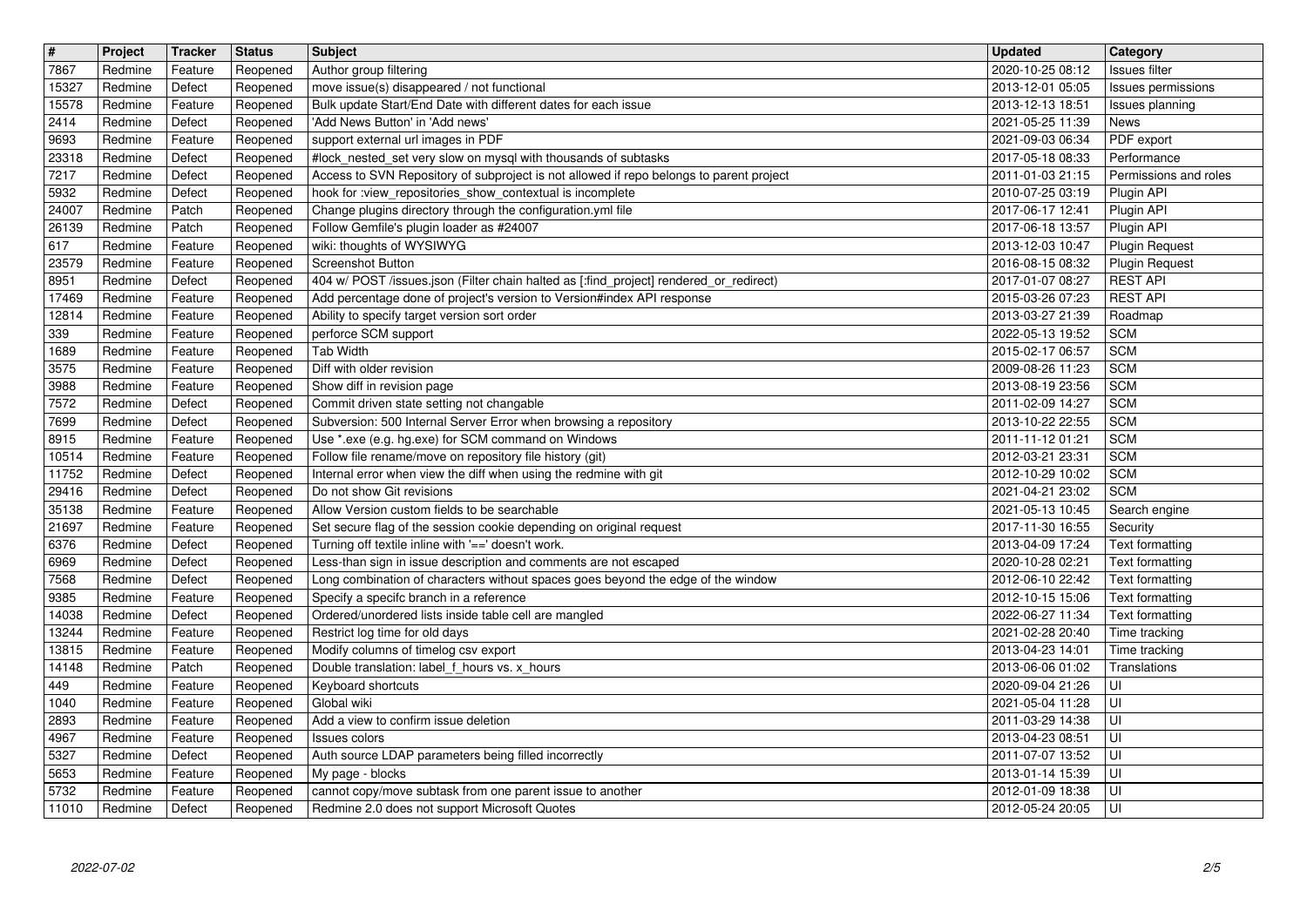| $\boxed{\texttt{#}}$ | Project            | Tracker            | <b>Status</b>        | <b>Subject</b>                                                                                                                                 | <b>Updated</b>                       | Category                                          |
|----------------------|--------------------|--------------------|----------------------|------------------------------------------------------------------------------------------------------------------------------------------------|--------------------------------------|---------------------------------------------------|
| 28829                | Redmine            | Feature            | Reopened             | Add right-click context menu to the contextual area of an issue                                                                                | 2018-09-15 11:47                     | UI                                                |
| 33071<br>12950       | Redmine<br>Redmine | Feature<br>Defect  | Reopened<br>Reopened | Prevent accidental deletion of contents with sudo mode<br>priority dropdown empty on m.redmine.org                                             | 2021-01-06 04:39<br>2013-04-10 18:06 | UI<br>Website (redmine.org)                       |
| 14961                | Redmine            | Feature            | Reopened             | Reconsider moving from svn to git & GitHub                                                                                                     | 2019-01-30 21:22                     | Website (redmine.org)                             |
| 19229                | Redmine            | Defect             | Reopened             | redmine.org plugin page only shows latest version compatibility                                                                                | 2015-03-07 20:00                     | Website (redmine.org)                             |
| 22085                | Redmine            | Defect             | Reopened             | error 500 when trying to reply to a forum topic on redmine.org                                                                                 | 2019-05-23 09:51                     | Website (redmine.org)                             |
| 550<br>34810         | Redmine<br>Redmine | Feature<br>Defect  | Reopened<br>Reopened | Function to export whole wiki<br>SQL Error with UTF8 character greater or equals                                                               | 2015-06-03 01:18<br>2021-04-20 08:08 | Wiki<br>Wiki                                      |
| 10532                | Redmine            | Defect             | Resolved             | migrate_from_mantis script fails with missing table name                                                                                       | 2014-04-19 10:17                     |                                                   |
| 3876                 | Redmine            | Feature            | Resolved             | Idap authentification without binding?                                                                                                         | 2020-03-31 09:28                     | Accounts / authentication                         |
| 35355<br>18059       | Redmine<br>Redmine | Defect<br>Patch    | Resolved<br>Resolved | Unable to create or edit users with Cyrillic logins<br>Activity when issue change assigned to.                                                 | 2021-06-06 21:42<br>2015-09-17 15:17 | Accounts / authentication<br><b>Activity view</b> |
| 10023                | Redmine            | Defect             | Resolved             | Filename of attachments                                                                                                                        | 2019-09-26 17:54                     | Attachments                                       |
| 31968                | Redmine            | Defect             | Resolved             | MIME Content Type is not properly handled while attaching the files                                                                            | 2019-08-28 14:41                     | Attachments                                       |
| 13995<br>18006       | Redmine<br>Redmine | Defect<br>Feature  | Resolved<br>Resolved | Custom Field (User) - Changes were not correct journalized<br>Project's custom fields should be available in issue lists columns               | 2016-10-14 09:01<br>2014-10-07 16:15 | Custom fields<br>Custom fields                    |
| 19564                | Redmine            | Feature            | Resolved             | Hide custom field during pdf export                                                                                                            | 2015-05-07 06:26                     | Custom fields                                     |
| 15382                | Redmine            | Feature            | Resolved             | Show parent project in notification mail subject line                                                                                          | 2014-04-25 11:13                     | <b>Email notifications</b>                        |
| 33088<br>33097       | Redmine<br>Redmine | Defect<br>Feature  | Resolved<br>Resolved | Should User.notify_about?(issue) consider the issue being wathced by the user?<br>Feedback about email delivery                                | 2020-03-09 03:04<br>2021-04-14 15:58 | Email notifications<br>Email notifications        |
| 34831                | Redmine            | Defect             | Resolved             | Unnecessary encoded CR characters in mails                                                                                                     | 2021-12-01 14:44                     | Email notifications                               |
| 35431                | Redmine            | Defect             | Resolved             | send notifications to user selected from costum field (user type)                                                                              | 2021-09-10 08:39                     | Email notifications                               |
| 35558<br>31107       | Redmine<br>Redmine | Feature<br>Feature | Resolved<br>Resolved | Add button "Send notification again"<br>How to disable email subject processing                                                                | 2021-11-11 18:23<br>2019-09-18 15:05 | <b>Email notifications</b><br>Email receiving     |
| 33291                | Redmine            | Defect             | Resolved             | Gantt conversion to png failed with error w.r.t. font 'helvetica'                                                                              | 2020-05-14 10:51                     | Gantt                                             |
| 10504                | Redmine            | Defect             | Resolved             | migrate_from_mantis script fails on first project when trying to update version dates                                                          | 2014-05-18 05:42                     | Importers                                         |
| 13239                | Redmine            | Patch              | Resolved             | migrate_from_mantis script doesn't work for later mantis versions                                                                              | 2013-02-20 23:07                     | Importers                                         |
| 18496<br>18984       | Redmine<br>Redmine | Patch<br>Defect    | Resolved<br>Resolved | Migrate to Redmine 2.5.3 (or 2.6.0) from Mantis 1.2.17<br>migrate_from_mantis with NoMethodError: strftime                                     | 2014-12-28 04:46<br>2015-02-02 16:52 | Importers<br>Importers                            |
| 20943                | Redmine            | Defect             | Resolved             | migrate_from_trac.rake dont work                                                                                                               | 2017-08-01 13:32                     | Importers                                         |
| 33722                | Redmine            | Patch              | Resolved             | migrate_from_trac dose not work                                                                                                                | 2020-07-30 14:29                     | Importers                                         |
| 10503<br>10975       | Redmine<br>Redmine | Feature<br>Feature | Resolved<br>Resolved | Change or update issue 'assigned to' depening on category<br>An 'Involved In' filter                                                           | 2013-06-06 08:08<br>2018-06-06 10:54 | Issues<br>Issues                                  |
| 13191                | Redmine            | Feature            | Resolved             | Custom query: When an issue was applied to version x?                                                                                          | 2013-02-16 15:22                     | Issues                                            |
| 14906                | Redmine            | Defect             | Resolved             | Excessive queries on roles table when show a Issue                                                                                             | 2015-07-24 08:43                     | Issues                                            |
| 35225<br>32983       | Redmine<br>Redmine | Defect<br>Defect   | Resolved<br>Resolved | Edit issue shows date in MM/DD/YYYY while the rest of the application shows YYYY/MM/DD<br>Filter for "Blocked by" "no open issues" not working | 2021-05-12 12:50<br>2020-02-13 09:30 | Issues<br>Issues filter                           |
| 9966                 | Redmine            | Defect             | Resolved             | Private issue permissions                                                                                                                      | 2019-09-26 17:54                     | <b>Issues permissions</b>                         |
| 27603                | Redmine Feature    |                    | Resolved             | Support for LDAP jpegPhoto or thumbnailPhoto                                                                                                   | 2017-11-22 12:09                     | LDAP                                              |
| 31224                | Redmine            | Patch              | Resolved             | My page, add Time Entry queries                                                                                                                | 2019-11-15 00:50                     | My page                                           |
| 26122<br>11760       | Redmine<br>Redmine | Patch<br>Feature   | Resolved<br>Resolved | Implementation of visible conditions with inner join instead of subselect<br>First-post moderation                                             | 2019-09-27 18:22<br>2014-02-07 01:12 | Performance<br>Permissions and roles              |
| 36245                | Redmine            | Defect             | Resolved             | ActiveSupport::Reloader.to_prepare not working in trunk 21287                                                                                  | 2022-01-06 16:54                     | Plugin API                                        |
|                      |                    |                    |                      |                                                                                                                                                |                                      |                                                   |
|                      |                    |                    |                      |                                                                                                                                                |                                      |                                                   |
|                      |                    |                    |                      |                                                                                                                                                |                                      |                                                   |
|                      |                    |                    |                      |                                                                                                                                                |                                      |                                                   |
|                      |                    |                    |                      |                                                                                                                                                |                                      |                                                   |
|                      |                    |                    |                      |                                                                                                                                                |                                      |                                                   |
|                      |                    |                    |                      |                                                                                                                                                |                                      |                                                   |
|                      |                    |                    |                      |                                                                                                                                                |                                      |                                                   |
|                      |                    |                    |                      |                                                                                                                                                |                                      |                                                   |
|                      |                    |                    |                      |                                                                                                                                                |                                      |                                                   |
|                      |                    |                    |                      |                                                                                                                                                |                                      |                                                   |
|                      |                    |                    |                      |                                                                                                                                                |                                      |                                                   |
|                      |                    |                    |                      |                                                                                                                                                |                                      |                                                   |
|                      |                    |                    |                      |                                                                                                                                                |                                      |                                                   |
|                      |                    |                    |                      |                                                                                                                                                |                                      |                                                   |
|                      |                    |                    |                      |                                                                                                                                                |                                      |                                                   |
|                      |                    |                    |                      |                                                                                                                                                |                                      |                                                   |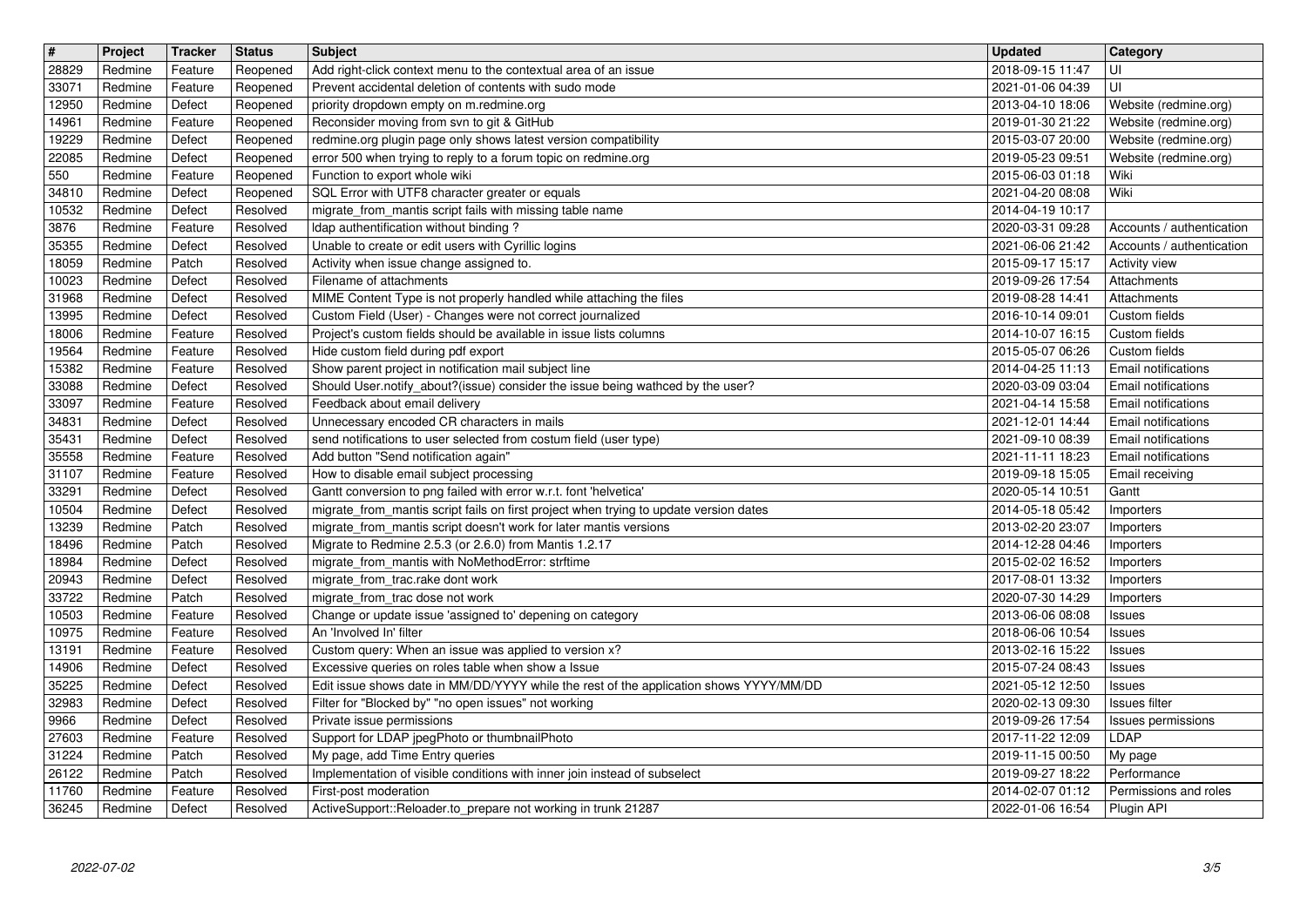| $\boxed{\texttt{#}}$ | Project            | Tracker            | <b>Status</b>          | <b>Subject</b>                                                                                                                                                                                                                          | <b>Updated</b>                       | <b>Category</b>                           |
|----------------------|--------------------|--------------------|------------------------|-----------------------------------------------------------------------------------------------------------------------------------------------------------------------------------------------------------------------------------------|--------------------------------------|-------------------------------------------|
| 31404                | Redmine            | Feature            | Resolved               | Time visualization plugin                                                                                                                                                                                                               | 2019-05-20 11:39                     | <b>Plugin Request</b>                     |
| 29654<br>11952       | Redmine<br>Redmine | Feature<br>Feature | Resolved<br>Resolved   | Adding a text box in the settings page to take recursive data<br>Multiple entries insert in a custom fields list with the REST API                                                                                                      | 2019-03-13 10:51<br>2012-09-27 21:43 | Project settings<br><b>REST API</b>       |
| 24051                | Redmine            | Patch              | Resolved               | As a non-admin user using API, I want to be able to filter users by their username without getting forbidden exception                                                                                                                  | 2016-11-02 17:51                     | <b>REST API</b>                           |
| 32090                | Redmine            | Feature            | Resolved               | REST API: users: add support for status=*                                                                                                                                                                                               | 2021-02-20 17:44                     | <b>REST API</b>                           |
| 5510                 | Redmine            | Patch              | Resolved               | Enable Mutliple Versions Per Issue                                                                                                                                                                                                      | 2015-06-30 10:38                     | Roadmap                                   |
| 5072<br>33138        | Redmine<br>Redmine | Defect<br>Defect   | Resolved<br>Resolved   | SVN Repository Error when using FastCGI on IIS7<br>Apache crashes with Redmine.pm and RedmineCacheCredsMax active                                                                                                                       | 2012-03-26 14:08<br>2020-05-19 13:42 | <b>SCM</b><br>SCM extra                   |
| 33139                | Redmine            | Defect             | Resolved               | Redmine.pm not working with socks                                                                                                                                                                                                       | 2020-05-19 13:40                     | SCM extra                                 |
| 20595                | Redmine            | Feature            | Resolved               | Hierarchical Numbering on headers                                                                                                                                                                                                       | 2017-05-27 05:46                     | Text formatting                           |
| 33325                | Redmine            | Feature            | Resolved               | Export spent time report as PDF                                                                                                                                                                                                         | 2021-01-09 02:34                     | Time tracking                             |
| 33375                | Redmine            | Feature            | Resolved               | Send Email Notification for TimeEntry                                                                                                                                                                                                   | 2020-04-30 17:53                     | Time tracking                             |
| 36387<br>9697        | Redmine<br>Redmine | Patch<br>Patch     | Resolved<br>Resolved   | Updating Hungarian translation<br>Projects list with progress                                                                                                                                                                           | 2022-01-19 13:19<br>2019-02-15 19:44 | Translations<br>luı                       |
| 19002                | Redmine            | Defect             | Resolved               | Typos in descriptions of buildin macros (seen through {{macro_list}} output)                                                                                                                                                            | 2015-02-18 12:38                     | Website (redmine.org)                     |
| 33210                | Redmine            | Feature            | Resolved               | Add "Filters" category to redmine.org                                                                                                                                                                                                   | 2020-04-21 11:42                     | Website (redmine.org)                     |
| 29512                | Redmine            | Defect             | Confirmed              | Test failures with redmine-3.4.6.zip in development mode                                                                                                                                                                                | 2022-01-20 02:16                     |                                           |
| 35062<br>5976        | Redmine<br>Redmine | Defect<br>Defect   | Confirmed<br>Confirmed | Back URLs with <t+ break<br="" operator="">Uniqueness of User model fields is not checked sufficiently</t+>                                                                                                                             | 2022-01-18 20:10<br>2013-01-16 19:39 | Accounts / authentication                 |
| 10098                | Redmine            | Defect             | Confirmed              | last_login_on set to wrong time when config.active_record.default_timezone = :utc                                                                                                                                                       | 2020-07-20 03:00                     | Accounts / authentication                 |
| 6082                 | Redmine            | Defect             | Confirmed              | acts_as_event email key                                                                                                                                                                                                                 | 2021-03-05 06:44                     | Activity view                             |
| 30125                | Redmine            | Defect             | Confirmed              | Can't be distinguished when deleting multiple attachments with the same file name in one action.                                                                                                                                        | 2021-03-26 06:58                     | Attachments                               |
| 30176                | Redmine            | Defect             | Confirmed              | Anonymous users cannot upload attachment if added to project member                                                                                                                                                                     | 2018-12-16 20:12                     | Attachments                               |
| 33673<br>5475        | Redmine<br>Redmine | Defect<br>Defect   | Confirmed<br>Confirmed | Calendar View / The right side of the tooltip is cut off<br>Non conformances with W3C xhtml transitional standards                                                                                                                      | 2020-06-27 02:36<br>2013-11-14 09:44 | Calendar                                  |
| 12146                | Redmine            | Defect             | Confirmed              | Required (list-, user- or version) custom field "fixed version" with Multiple values allows nil value during status transition                                                                                                          | 2016-04-04 18:14                     | Code cleanup/refactoring<br>Custom fields |
| 25806                | Redmine            | Defect             | Confirmed              | Custom value from freshly disabled custom field in sub-project remains in issues list for parent project.                                                                                                                               | 2017-06-02 15:00                     | Custom fields                             |
| 35557                | Redmine            | Defect             | Confirmed              | Fix position when rendering custom field enumerations                                                                                                                                                                                   | 2021-07-13 10:09                     | Custom fields                             |
| 23357                | Redmine            | Defect             | Confirmed              | Lose hostname/path in news email notification including wiki                                                                                                                                                                            | 2018-02-01 15:38                     | Email notifications                       |
| 31021                | Redmine            | Defect             | Confirmed              | Fullwidth characters enclosed in "<" and ">" are removed in email notifications                                                                                                                                                         | 2019-04-23 17:44                     | Email notifications                       |
| 32003<br>23604       | Redmine<br>Redmine | Defect<br>Defect   | Confirmed<br>Confirmed | Project copy always send email notifications ignoring "Send email notifications during the project copy" option<br>Parsing Attachments in Emails Structured with Content-Disposition: inline Does Not Create New Issue Containing Email | 2019-09-13 11:27<br>2019-02-10 06:52 | Email notifications<br>Email receiving    |
|                      |                    |                    |                        | File Attachment(s)                                                                                                                                                                                                                      |                                      |                                           |
| 31582                | Redmine            | Defect             | Confirmed              | Issue subject may be truncated if the subject field in the receiving email is split into multiple lines in singlebytes and                                                                                                              | 2019-06-20 08:46                     | Email receiving                           |
|                      |                    |                    |                        | multibytes mixed                                                                                                                                                                                                                        |                                      |                                           |
| 34025                | Redmine            | Defect             | Confirmed              | Issue subject truncated to 100 chars in the list from Projects > View all issues > Atom                                                                                                                                                 | 2022-03-28 23:07                     | Feeds                                     |
| 5211<br>22394        | Redmine<br>Redmine | Defect<br>Defect   | Confirmed<br>Confirmed | Gantt to PDF not working with subtasking<br>Gantt start of week                                                                                                                                                                         | 2013-01-15 11:40<br>2017-01-11 16:04 | Gantt<br>Gantt                            |
| 34046                | Redmine            | Defect             | Confirmed              | Escaping symbols in task subject can broke export to Gantt (PNG)                                                                                                                                                                        | 2020-11-11 00:26                     | Gantt                                     |
| 35248                | Redmine            | Defect             | Confirmed              | Hard-coded error messages in IssueStatus                                                                                                                                                                                                | 2021-05-18 08:58                     | 118n                                      |
| 33382                | Redmine            | Defect             | Confirmed              | Support importing of already closed issues                                                                                                                                                                                              | 2020-05-17 14:46                     | Importers                                 |
| 1013<br>12355        | Redmine<br>Redmine | Defect<br>Feature  | Confirmed<br>Confirmed | Custom queries can be saved under same name<br>Being able to close blocking and blocked issues in one bulk update operation                                                                                                             | 2021-10-25 11:43<br>2012-11-25 18:56 | Issues<br>Issues                          |
|                      |                    |                    |                        |                                                                                                                                                                                                                                         |                                      |                                           |
|                      |                    |                    |                        |                                                                                                                                                                                                                                         |                                      |                                           |
|                      |                    |                    |                        |                                                                                                                                                                                                                                         |                                      |                                           |
|                      |                    |                    |                        |                                                                                                                                                                                                                                         |                                      |                                           |
|                      |                    |                    |                        |                                                                                                                                                                                                                                         |                                      |                                           |
|                      |                    |                    |                        |                                                                                                                                                                                                                                         |                                      |                                           |
|                      |                    |                    |                        |                                                                                                                                                                                                                                         |                                      |                                           |
|                      |                    |                    |                        |                                                                                                                                                                                                                                         |                                      |                                           |
|                      |                    |                    |                        |                                                                                                                                                                                                                                         |                                      |                                           |
|                      |                    |                    |                        |                                                                                                                                                                                                                                         |                                      |                                           |
|                      |                    |                    |                        |                                                                                                                                                                                                                                         |                                      |                                           |
|                      |                    |                    |                        |                                                                                                                                                                                                                                         |                                      |                                           |
|                      |                    |                    |                        |                                                                                                                                                                                                                                         |                                      |                                           |
|                      |                    |                    |                        |                                                                                                                                                                                                                                         |                                      |                                           |
|                      |                    |                    |                        |                                                                                                                                                                                                                                         |                                      |                                           |
|                      |                    |                    |                        |                                                                                                                                                                                                                                         |                                      |                                           |
|                      |                    |                    |                        |                                                                                                                                                                                                                                         |                                      |                                           |
|                      |                    |                    |                        |                                                                                                                                                                                                                                         |                                      |                                           |
|                      |                    |                    |                        |                                                                                                                                                                                                                                         |                                      |                                           |
|                      |                    |                    |                        |                                                                                                                                                                                                                                         |                                      |                                           |
|                      |                    |                    |                        |                                                                                                                                                                                                                                         |                                      |                                           |
|                      |                    |                    |                        |                                                                                                                                                                                                                                         |                                      |                                           |
|                      |                    |                    |                        |                                                                                                                                                                                                                                         |                                      |                                           |
|                      |                    |                    |                        |                                                                                                                                                                                                                                         |                                      |                                           |
|                      |                    |                    |                        |                                                                                                                                                                                                                                         |                                      |                                           |